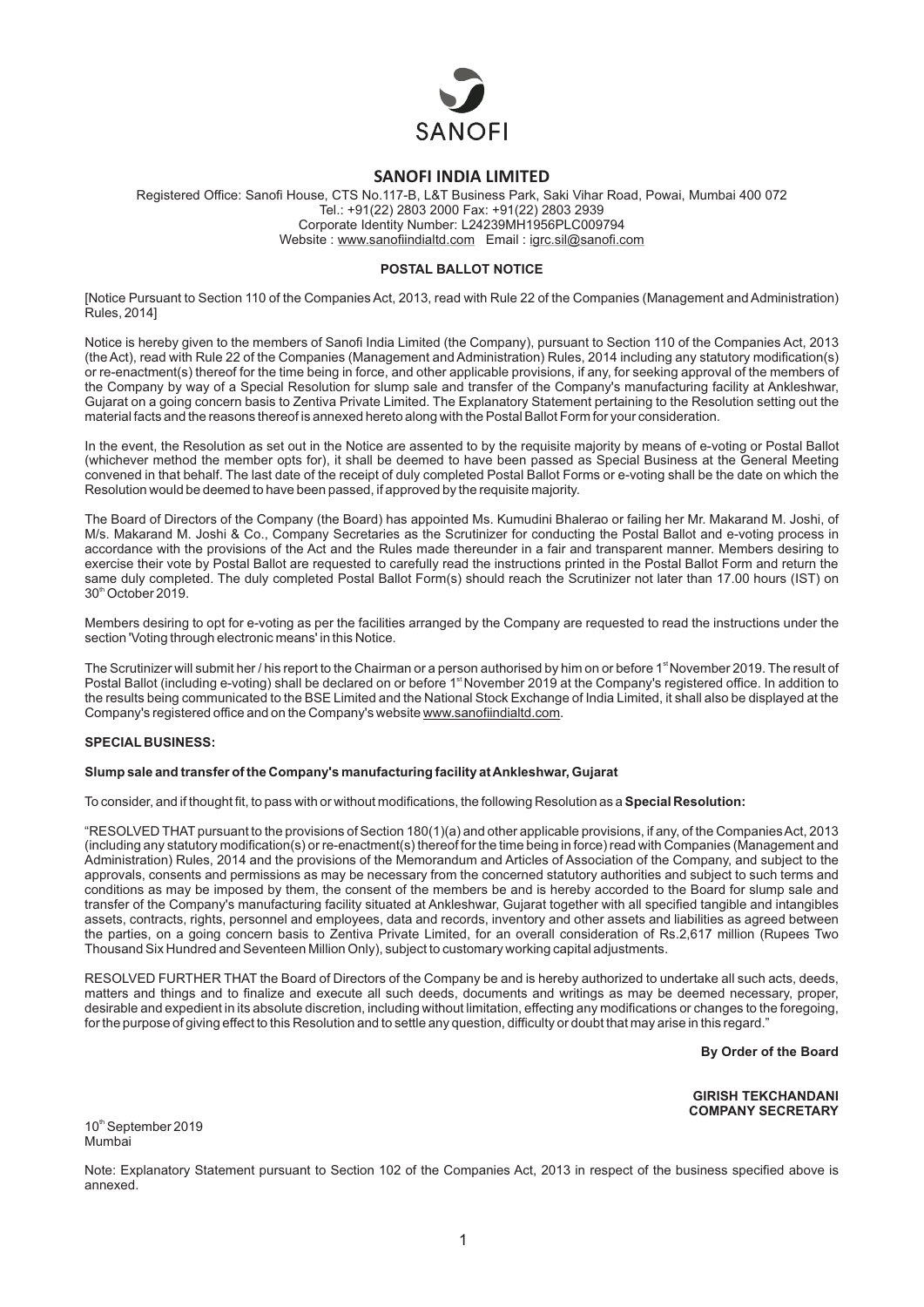### **EXPLANATORYSTATEMENT**

The Board of Directors at its meeting held on  $10<sup>th</sup>$  September 2019 approved a transaction for the slump sale and transfer of the manufacturing facility of the Company at Ankleshwar, Gujarat to Zentiva Private Limited for a consideration of Rs. 2,617 million, subject to customary working capital adjustments. This transaction is subject to the approval of the members and few other conditions / approvals of regulatory authorities as defined under the Business Transfer Agreement.

As per the provisions of Section 180(1)(a) of the Companies Act, 2013 read with Section 110 of the Companies Act, 2013 and the Companies (Management and Administration) Rules, 2014, the sale, lease or otherwise disposal of the whole or substantially the whole of the undertaking of the company or where the company owns more than one undertaking, of the whole or substantially the whole of any such undertaking(s) requires the approval of the shareholders by way of a Special Resolution through Postal Ballot.

#### Rationale of the transaction

In 2018, Advent International acquired Zentiva, Sanofi group's European generics business (hereafter called Zentiva), including all commercial assets and a few global manufacturing sites, that were however not sufficient to cover Zentiva's production needs. Following this transaction, Zentiva therefore continued to source products from the Company's plants in India (through Sanofi group) pursuant to a five-year Manufacturing and Supply Agreement ( hereafter called MSA) ending in 2023.

Consequent to the global transaction and in anticipation of what could happen in 2023, the Company initiated a review of its long term manufacturing strategy. Zentiva also expressed its interest in acquiring the Ankleshwar manufacturing facility which the Company decided to explore in detail. The manufacturing strategy took into consideration the following :

- The likelihood of Zentiva continuing to procure supply from the Company beyond the MSA duration was extremely low. Zentiva would have preferred to fully control the manufacturing processes, as is logical for a generics company.
- 2. No material pipeline of products within Sanofi group could have been targeted by the Company for manufacturing to replace lost volumes.
- 3. The Company would like to focus on manufacturing Sanofi branded products rather than manufacturing for third parties. Participating in the highly competitive generics market would mean reduced margins and prioritization issues versus own production. The Company also has no expertise in generics manufacturing for third parties.
- 4. Based on the Company's business plans and considering the detailed strategic manufacturing requirements, the Company assessed that it could efficiently serve its business by retaining only the Goa plant that had enough capacity for the same as well as possibilities of further capacity enhancement, should the need arise.
- 5. Reset of the manufacturing footprint will help the Company to improve asset utilization and profitability ratios in the future.

Based on the above, the management of the Company concluded that there was a need to dispose the Ankleshwar site, either through a divestment, or through a closure at the end of the MSA in 2023. In case, the Company maintained two manufacturing facilities, the unutilized manufacturing capacities would adversely impact the margins and profitability ratios of the Company.

In Q2 of 2019, the Company received an offer from Zentiva to acquire the Company's manufacturing facility in Ankleshwar through its fully owned subsidiary in India. The Company agreed to explore this opportunity as it was in line with its defined manufacturing strategy. Zentiva was already buying the products manufactured at this site. Since the tablets manufacturing facility at the Ankleshwar site is not USFDA approved, the likelihood of other buyers, who have very large business in Europe, being interested in this site was considered low.

After considering the available options, the value proposed by Zentiva was considered fair, keeping in mind Company's strategic intent and ground realities. This transaction also provided continuity of supplies to all customers without any disruption. The two companies share similar values and commitment towards serving patients and their employees. Taking in account the above, the Board of Directors of the Company approved this transaction in the long-term interest of patients, customers, employees and all shareholders.

#### Fair value of the transaction and use of proceeds

The Board has taken into consideration the valuation report issued by Deloitte Touche Tohmatsu India LLP and a fair value certificate on such valuation issued by ICICI Securities Limited.

The consideration of the transaction will be received after completion of certain conditions and closing of the transaction, which is likely to be achieved by 31<sup>st</sup> March 2020.

After closing of the transaction and receipt of the consideration, the Board will consider the best utilization of the proceeds for business development including distribution to the shareholders in an appropriate manner.

#### Business details and financials

The Ankleshwar manufacturing facility is engaged in the manufacturing of active pharmaceutical ingredients and finished pharmaceutical products for distribution / sales across the world. Apart from manufacturing products which are exported to Zentiva, it also makes products which are not part of the divestment. In the financial year ended  $31<sup>st</sup>$  December 2018, this facility contributed Rs. 8,735 million to the revenue (34% of total revenue of the Company; but includes products which are not part of the divestment) and Rs. 2,945 million to the net worth (13% of total net worth of the Company).

The products for domestic market which are being manufactured at the Ankleshwar manufacturing facility will be moved to another manufacturing facility of the Company and will continue to be in the product portfolio of the Company. The Company has made necessary arrangements to handle this transition in a secure manner to ensure that there is no business disruption in the supplies of products which have not been divested. Post this transition, the estimated average annual revenue loss to the Company over a period of next 4 years (balance of five-year supply agreement mentioned above) is about Rs. 4,700 million. The Company has plans to renew its focus on strategic brands and mitigate the loss of revenue, in due course.

All concerned employees at Ankleshwar will transfer to Zentiva Private Limited on terms no adverse to their present emoluments with uninterrupted continuity of service.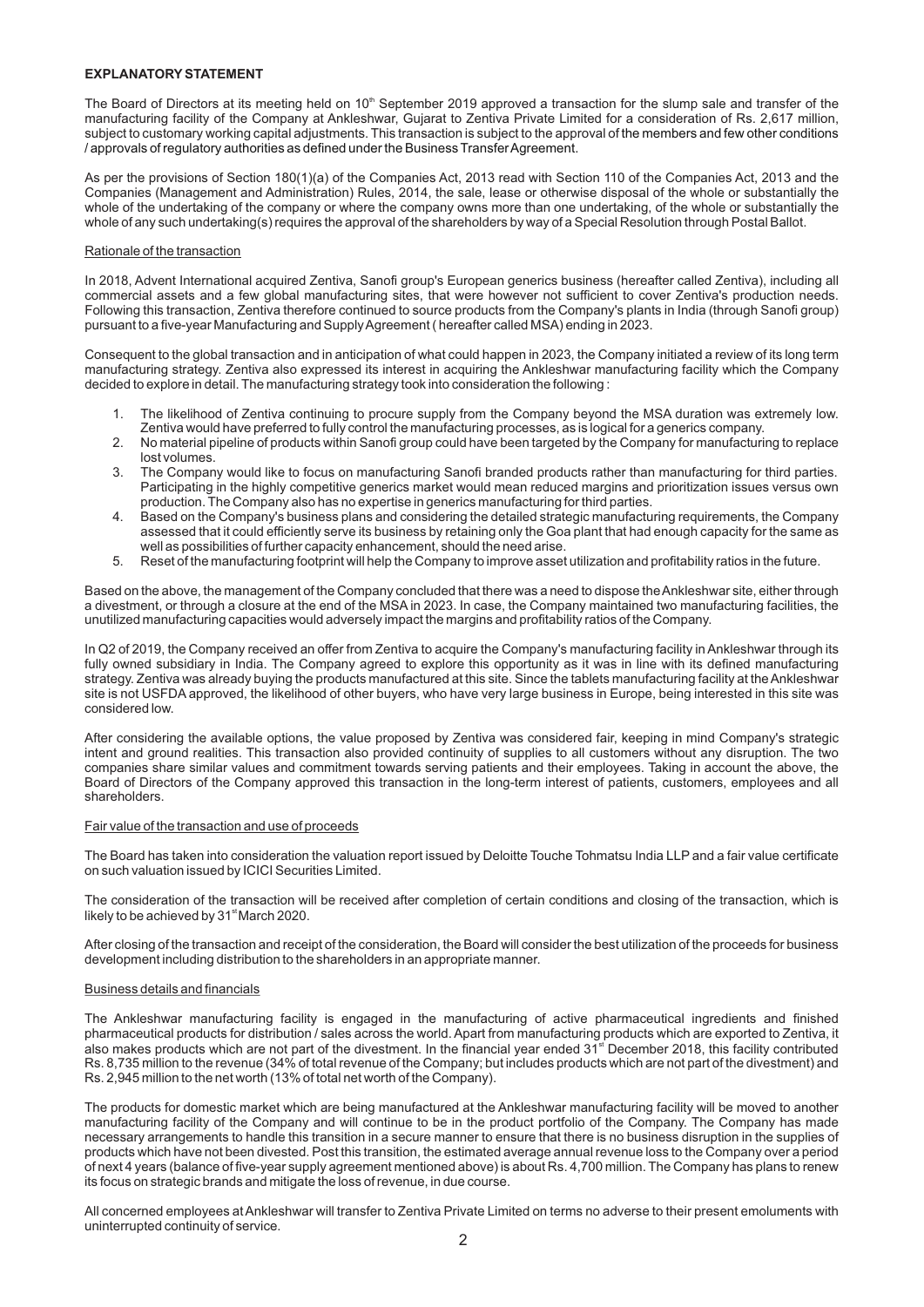### **Disclosures**

The Board is of the opinion that the aforesaid transaction is in the best interest of the Company and therefore, recommends the Resolution set out in the Notice for the approval of the members.

Mr. Rangaswamy R Iyer, Independent Director of the Company, is an Advisor to Advent in India (he did not advise Advent on this transaction). Nevertheless, he recused himself from all discussions and decisions in this transaction, to avoid any possible conflict of interest. None of the other Directors or Key Managerial Personnel of the Company and their relatives are concerned or interested, financially or otherwise, in this Resolution.

### **Instructions for Voting**

- 1. The voting period begins on Tuesday, 1<sup>st</sup> October 2019 at 9.00 hours (IST) and ends on Wednesday, 30<sup>th</sup> October 2019 at 17.00 hours (IST). Any Postal Ballots received after this date shall not be considered and the e-voting module shall be disabled by Central Depository Services (India) Limited (CDSL) for voting thereafter.
- 2. The Postal Ballot Notice is being sent to all the members, whose names appear in the Register of Members / Records of Depositories as on the close of working hours on 20<sup>th</sup> September 2019. Voting Rights shall be reckoned on the paid-up value of the shares registered in the name of the members as on 20<sup>th</sup> September 2019. The Postal Ballot Notice is sent electronically to all the members who have registered their email addresses with the Company / Depositories and to other members by Speed Post/ Registered Post / Courier.
- 3. Ms. Kumudini Bhalerao or failing her Mr. Makarand M. Joshi of M/s. Makarand M. Joshi & Co., Company Secretaries, has been appointed as Scrutinizer for conducting the Postal Ballot process in accordance with the law in a fair and transparent manner.
- 4. The Scrutinizer will submit her / his report on e-voting / Postal Ballot, to the Chairman or any person authorised by him. The Chairman or in his absence, any a person authorised by him will announce the results of Voting by Postal Ballot on or before 1<sup>st</sup> November 2019. The Scrutinizer's decision on the validity of the votes cast through e-voting / Postal Ballot shall be final. The results of the e-voting / Postal Ballot will be displayed at the Registered Office and on the website of the Company and intimated to the Stock Exchanges on which the shares of the Company are listed.
- 5. Members desiring to exercise their vote by using e-voting facility should carefully follow the instructions for e-voting printed in this Notice.
- 6. Members desiring to exercise their vote by using Postal ballot Form should read the instructions carefully printed in the overleaf of the Postal Ballot Form which is enclosed along with the Notice.
- 7. Amember can opt for only one mode of voting, i. e. either through e-voting or by Postal Ballot Form. If a member casts vote by both modes, then voting done through e-voting shall prevail and Postal Ballot Form shall be treated as invalid.

## **Voting through Electronic means (e-voting)**

- ( ) The Company has engaged CDSL to offer e-voting facility to all its members to enable them to cast their votes electronically. e-voting is optional for members. A member who wish to vote by Postal Ballot Form (instead of e-voting) can use the enclosed Postal Ballot Form or download it from the link www.sanofiindialtd.com
- (ii) The members should log on to the e-voting website www.evotingindia.com.
- (iii) Click on Shareholders / Members.
- (iv) Now Enter your User ID
	- For CDSL: 16 digits beneficiary ID,
	- For NSDL: 8 Character DPID followed by 8 Digits Client ID,
- Members holding shares in physical form should enter folio number registered with the Company.
- (v) Next enter the Image Verification as displayed and Click on Login.
- (vi) If you are holding shares in demat form and had logged on to www.evotingindia.com and voted on an earlier voting of any company, then your existing password is to be used.
- (vii) If you are a first time user follow the steps given below:

| For members holding shares in demat form and physical form        |                                                                                                                                                                                                                                                                                                                                                    |
|-------------------------------------------------------------------|----------------------------------------------------------------------------------------------------------------------------------------------------------------------------------------------------------------------------------------------------------------------------------------------------------------------------------------------------|
| <b>PAN</b>                                                        | Enter your 10 digit alpha-numeric PAN issued by Income Tax Department (Applicable for both demat<br>shareholders as well as physical shareholders). Members who have not updated their PAN with the<br>Company / Depository Participant are requested to use the default PAN which is printed on the Postal<br><b>Ballot Form</b>                  |
| Dividend<br>Bank I<br>Details<br><b>OR</b> Date of Birth<br>(DOB) | Enter the Dividend Bank Details or Date of Birth (in dd/mm/yyyy format) as recorded in your demat<br>account or in the Company records in order to login. If both the details are not recorded with the<br>Depository or Company please enter the member ID / folio number in the Dividend Bank details field as<br>mentioned in instruction (iv). |

- (viii) After entering these details appropriately, click on "SUBMIT" tab.
- (ix) Members holding shares in physical form will then directly reach the Company selection screen. However, members holding shares in demat form will now reach 'Password Creation' menu wherein they are required to mandatorily enter their login password in the new password field. Kindly note that this password is to be also used by the demat holders for voting for resolutions of any other company on which they are eligible to vote, provided that company opts for e-voting through CDSL platform. It is strongly recommended not to share your password with any other person and take utmost care to keep your password confidential.
- For members holding shares in physical form, the details can be used only for e-voting on the Resolution contained in this Notice.